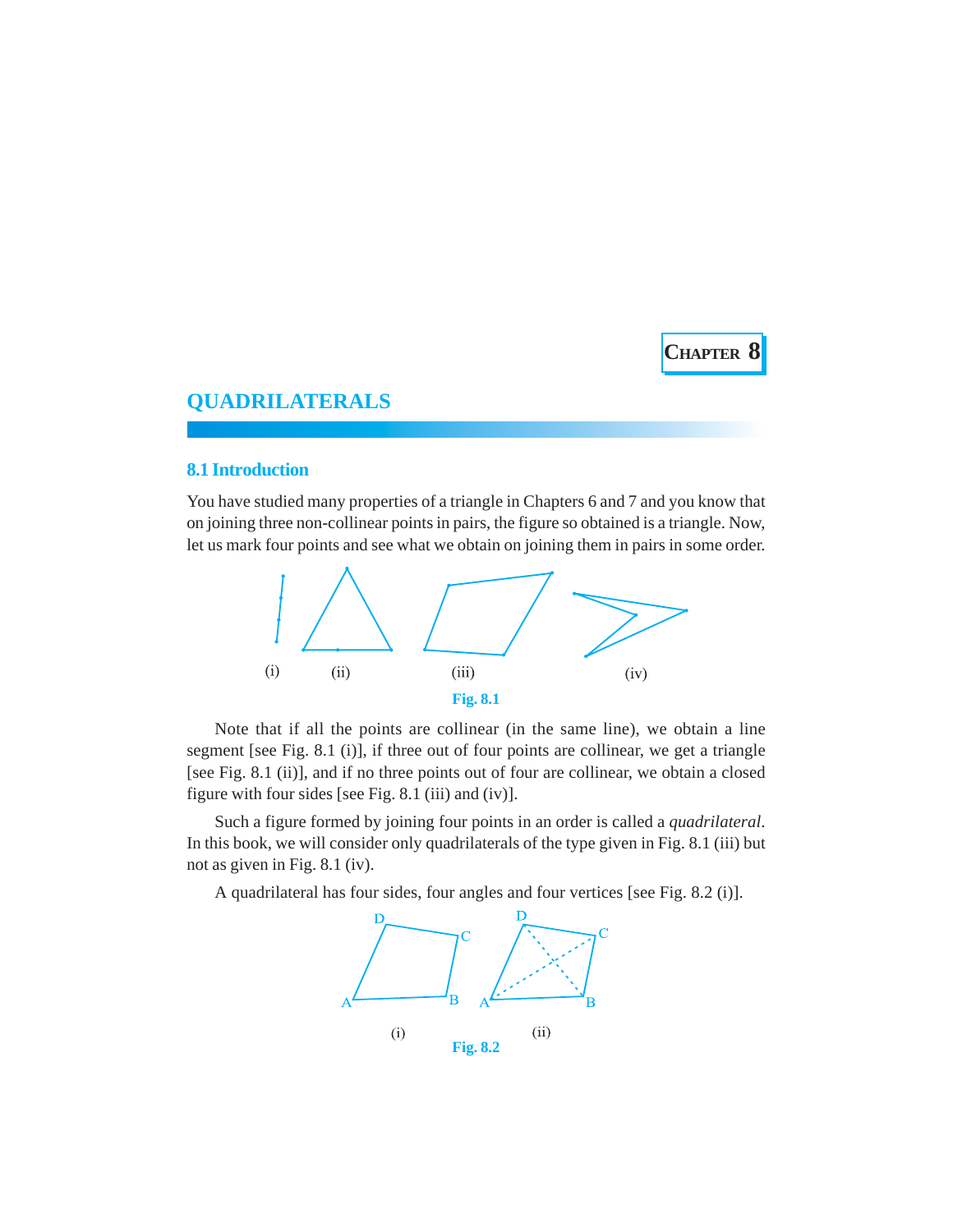In quadrilateral ABCD, AB, BC, CD and DA are the four sides; A, B, C and D are the four vertices and  $\angle A$ ,  $\angle B$ ,  $\angle C$  and  $\angle D$  are the four angles formed at the vertices.

Now join the opposite vertices A to C and B to D [see Fig. 8.2 (ii)].

AC and BD are the two diagonals of the quadrilateral ABCD.

In this chapter, we will study more about different types of quadrilaterals, their properties and especially those of parallelograms.

You may wonder why should we study about quadrilaterals (or parallelograms) Look around you and you will find so many objects which are of the shape of a quadrilateral - the floor, walls, ceiling, windows of your classroom, the blackboard, each face of the duster, each page of your book, the top of your study table etc. Some of these are given below (see Fig. 8.3).





Although most of the objects we see around are of the shape of special quadrilateral called rectangle, we shall study more about quadrilaterals and especially parallelograms because a rectangle is also a parallelogram and all properties of a parallelogram are true for a rectangle as well.

## **8.2 Angle Sum Property of a Quadrilateral**

Let us now recall the angle sum property of a quadrilateral.

The sum of the angles of a quadrilateral is 360º. This can be verified by drawing a diagonal and dividing the quadrilateral into two triangles.

Let ABCD be a quadrilateral and AC be a diagonal (see Fig. 8.4).

What is the sum of angles in  $\triangle$  ADC? **Fig. 8.4** 



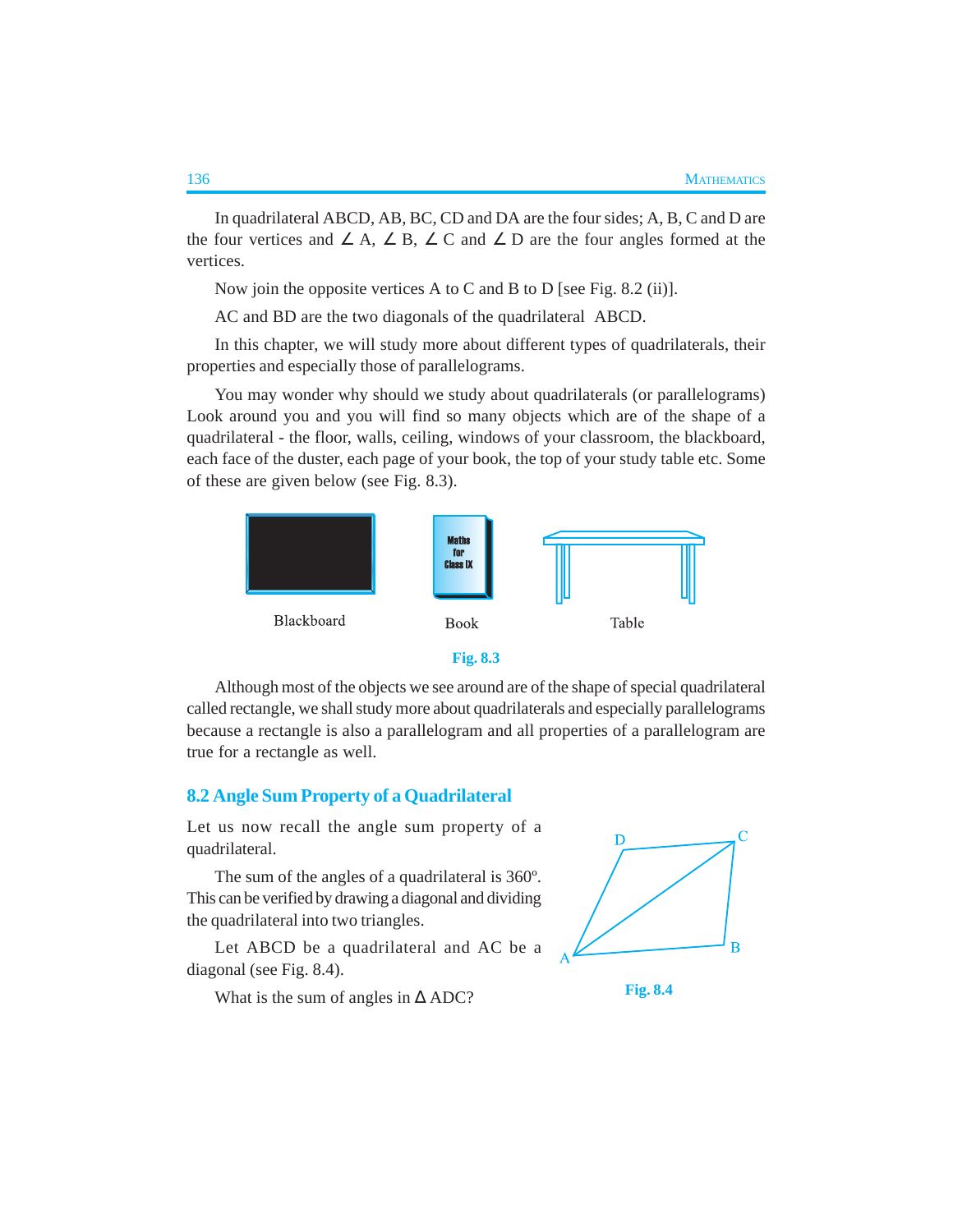You know that

$$
\angle \text{DAC} + \angle \text{ACD} + \angle \text{D} = 180^{\circ} \tag{1}
$$

Similarly, in ∆ ABC,

$$
\angle CAB + \angle ACB + \angle B = 180^{\circ} \tag{2}
$$

Adding (1) and (2), we get

$$
\angle \text{DAC} + \angle \text{ACD} + \angle \text{D} + \angle \text{CAB} + \angle \text{ACB} + \angle \text{B} = 180^{\circ} + 180^{\circ} = 360^{\circ}
$$
  
Also, 
$$
\angle \text{DAC} + \angle \text{CAB} = \angle \text{A} \text{ and } \angle \text{ACD} + \angle \text{ACB} = \angle \text{C}
$$
  
So, 
$$
\angle \text{A} + \angle \text{D} + \angle \text{B} + \angle \text{C} = 360^{\circ}.
$$

i.e., *the sum of the angles of a quadrilateral is 360°.*

# **8.3 Types of Quadrilaterals**

Look at the different quadrilaterals drawn below:



### **Observe that :**

- One pair of opposite sides of quadrilateral ABCD in Fig. 8.5 (i) namely, AB and CD are parallel. You know that it is called a *trapezium*.
- $\bullet$  Both pairs of opposite sides of quadrilaterals given in Fig. 8.5 (ii), (iii), (iv) and (v) are parallel. Recall that such quadrilaterals are called *parallelograms*.

So, quadrilateral PQRS of Fig. 8.5 (ii) is a parallelogram.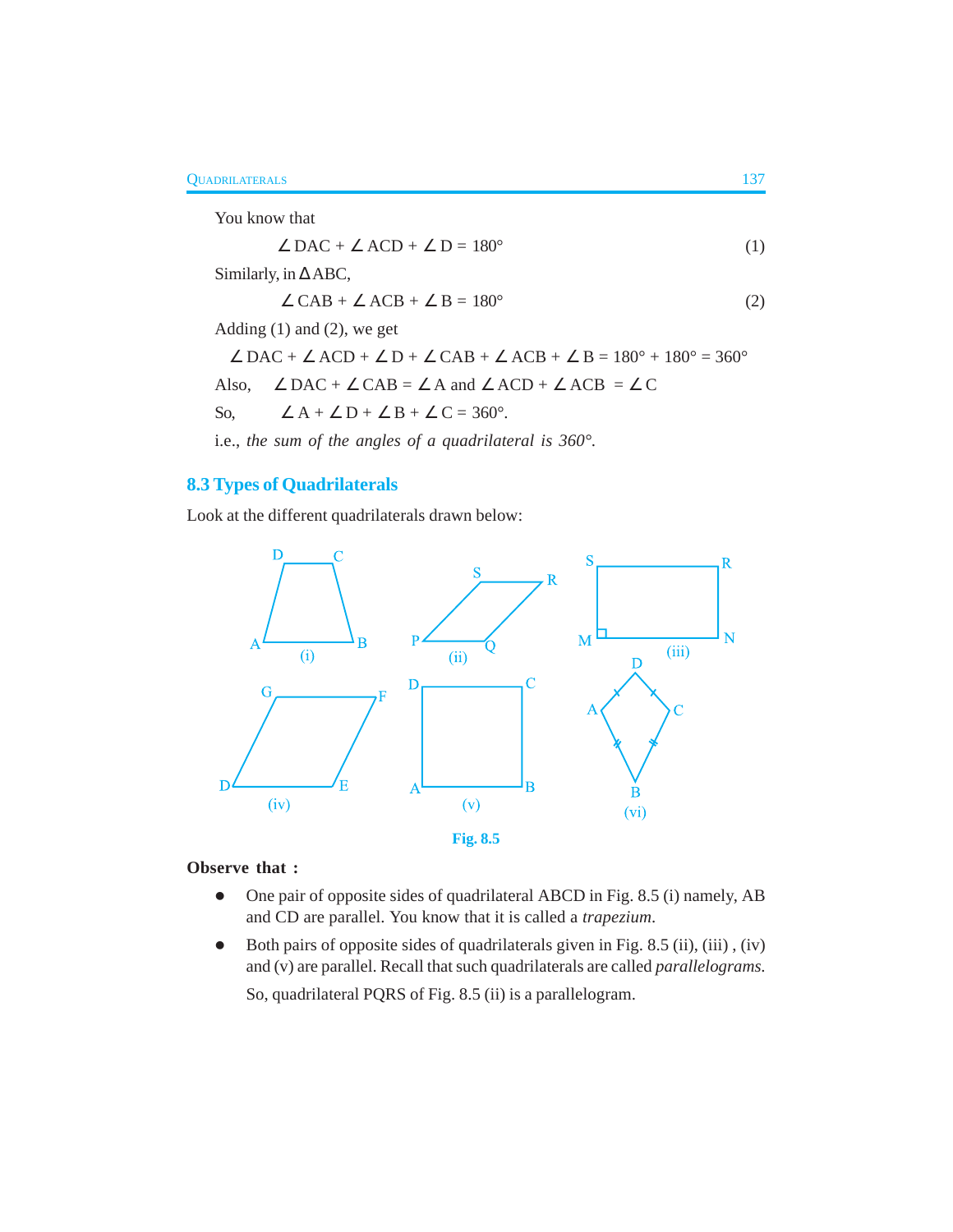Similarly, all quadrilaterals given in Fig. 8.5 (iii), (iv) and (v) are parallelograms.

- $\bullet$  In parallelogram MNRS of Fig. 8.5 (iii), note that one of its angles namely ∠ M is a right angle. What is this special parallelogram called? Try to recall. It is called a *rectangle*.
- The parallelogram DEFG of Fig. 8.5 (iv) has all sides equal and we know that it is called a *rhombus*.
- The parallelogram ABCD of Fig. 8.5 (v) has  $\angle A = 90^\circ$  and all sides equal; it is called a *square*.
- In quadrilateral ABCD of Fig. 8.5 (vi),  $AD = CD$  and  $AB = CB$  i.e., two pairs of adjacent sides are equal. It is not a parallelogram. It is called a *kite*.

Note that a square, rectangle and rhombus are all parallelograms.

- A square is a rectangle and also a rhombus.
- A parallelogram is a trapezium.
- A kite is not a parallelogram.
- A trapezium is not a parallelogram (as only one pair of opposite sides is parallel in a trapezium and we require both pairs to be parallel in a parallelogram).
- A rectangle or a rhombus is not a square.

Look at the Fig. 8.6. We have a rectangle and a parallelogram with same perimeter 14 cm. D



Here the area of the parallelogram is  $DP \times AB$  and this is less than the area of the rectangle, i.e.,  $AB \times AD$  as  $DP < AD$ . Generally sweet shopkeepers cut 'Burfis' in the shape of a parallelogram to accomodate more pieces in the same tray (see the shape of the Burfi before you eat it next time!).

Let us now review some properties of a parallelogram learnt in earlier classes.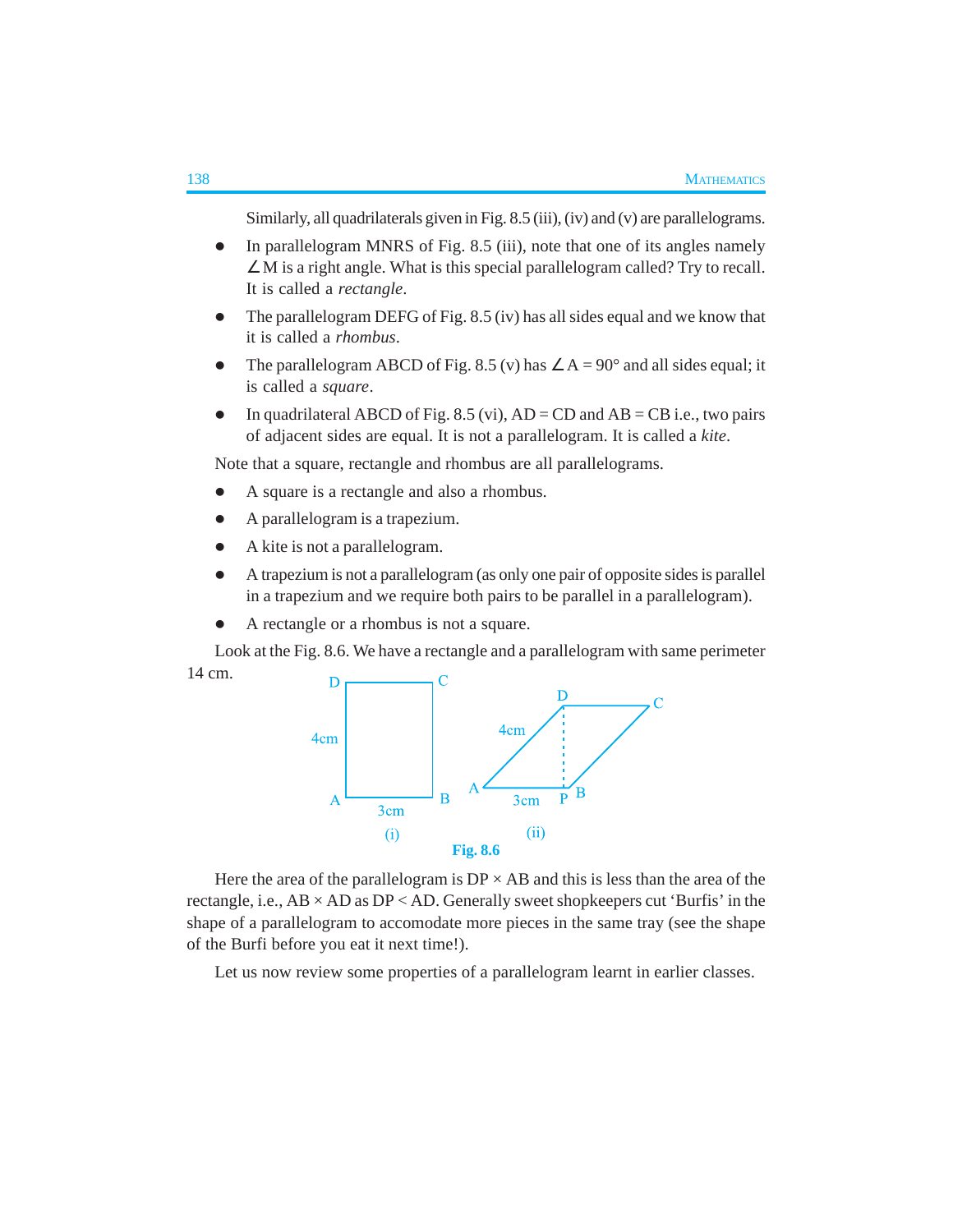## **8.4 Properties of a Parallelogram**

Let us perform an activity.

Cut out a parallelogram from a sheet of paper and cut it along a diagonal (see Fig. 8.7). You obtain two triangles. What can you say about these triangles?

Place one triangle over the other. Turn one around, if necessary. What do you observe?



Repeat this activity with some more parallelograms. Each time you will observe that each diagonal divides the parallelogram into two congruent triangles.

Let us now prove this result.

**Theorem 8.1 :** *A diagonal of a parallelogram divides it into two congruent triangles*.

**Proof :** Let ABCD be a parallelogram and AC be a diagonal (see Fig. 8.8). Observe that the diagonal AC divides parallelogram ABCD into two triangles, namely, ∆ ABC and ∆ CDA. We need to prove that these triangles are congruent.

In ∆ ABC and ∆ CDA, note that BC || AD and AC is a transversal.

D So,  $\angle BCA = \angle DAC$  (Pair of alternate angles) Also, AB || DC and AC is a transversal. So,  $\angle$  BAC =  $\angle$  DCA (Pair of alternate angles) and  $AC = CA$  (Common)

So,  $\triangle ABC \cong \triangle CDA$  (ASA rule)

or, diagonal AC divides parallelogram ABCD into two congruent triangles ABC and CDA.

Now, measure the opposite sides of parallelogram ABCD. What do you observe?

You will find that  $AB = DC$  and  $AD = BC$ .

This is another property of a parallelogram stated below:

**Theorem 8.2 :** *In a parallelogram, opposite sides are equal*.

You have already proved that a diagonal divides the parallelogram into two congruent





**Fig. 8.8**

 $\overline{B}$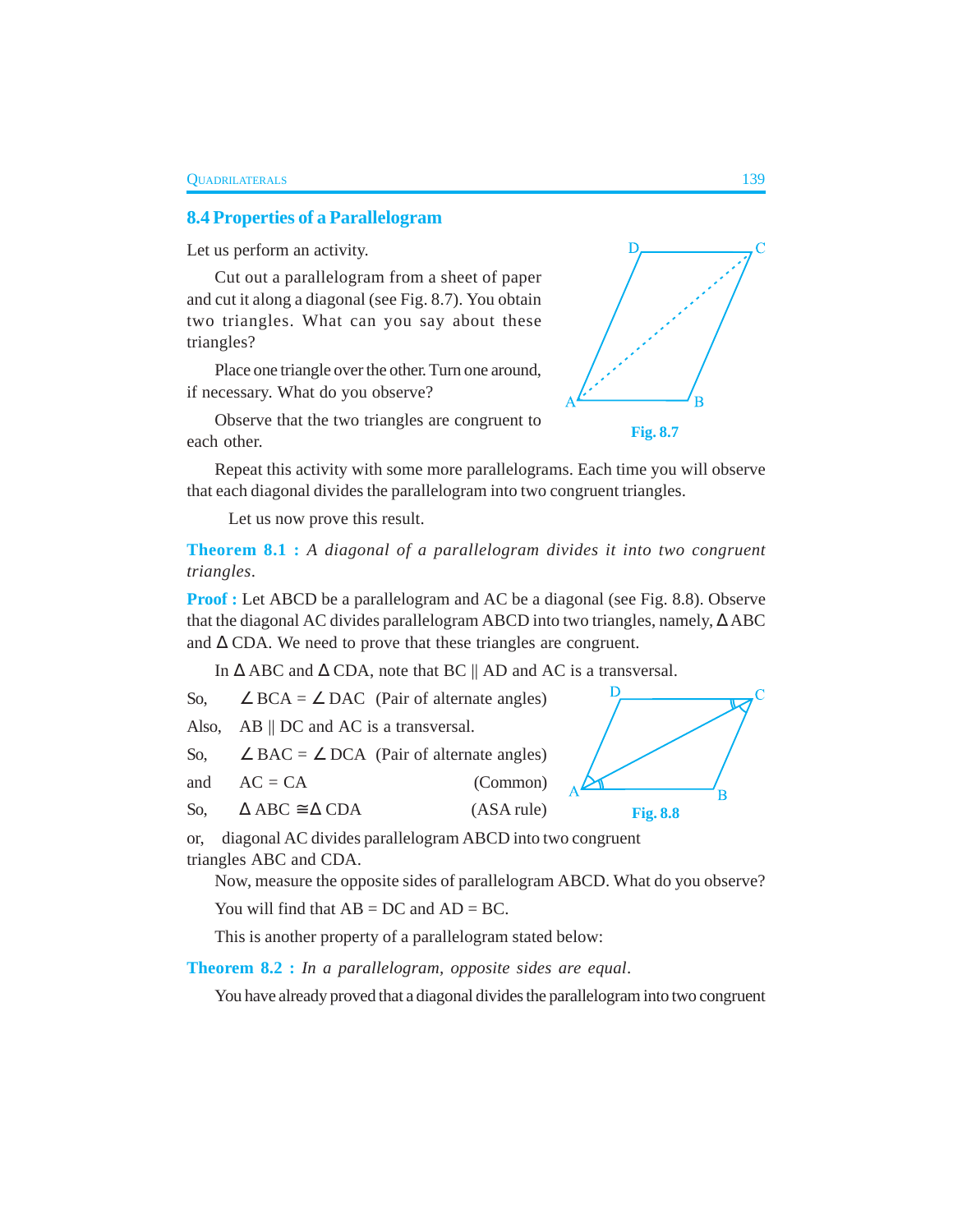D

B

triangles; so what can you say about the corresponding parts say, the corresponding sides? They are equal.

So,  $AB = DC$  and  $AD = BC$ 

Now what is the converse of this result? You already know that whatever is given in a theorem, the same is to be proved in the converse and whatever is proved in the theorem it is given in the converse. Thus, Theorem 8.2 can be stated as given below :

If a quadrilateral is a parallelogram, then each pair of its opposite sides is equal. So its converse is :

**Theorem 8.3 :** *If each pair of opposite sides of a quadrilateral is equal, then it is a parallelogram*.

Can you reason out why?

Let sides AB and CD of the quadrilateral ABCD be equal and also  $AD = BC$  (see Fig. 8.9). Draw diagonal AC.

|     | Clearly, $\Delta ABC \cong \Delta CDA$ | (Why?) |                 |
|-----|----------------------------------------|--------|-----------------|
| So. | $\angle$ BAC = $\angle$ DCA            |        |                 |
| and | $\angle$ BCA = $\angle$ DAC            | (Why?) | <b>Fig. 8.9</b> |

Can you now say that ABCD is a parallelogram? Why?

You have just seen that in a parallelogram each pair of opposite sides is equal and conversely if each pair of opposite sides of a quadrilateral is equal, then it is a parallelogram. Can we conclude the same result for the pairs of opposite angles?

Draw a parallelogram and measure its angles. What do you observe?

Each pair of opposite angles is equal.

Repeat this with some more parallelograms. We arrive at yet another result as given below.

**Theorem 8.4 :** *In a parallelogram, opposite angles are equal*.

Now, is the converse of this result also true? Yes. Using the angle sum property of a quadrilateral and the results of parallel lines intersected by a transversal, we can see that the converse is also true. So, we have the following theorem :

**Theorem 8.5 :** *If in a quadrilateral, each pair of opposite angles is equal, then it is a parallelogram*.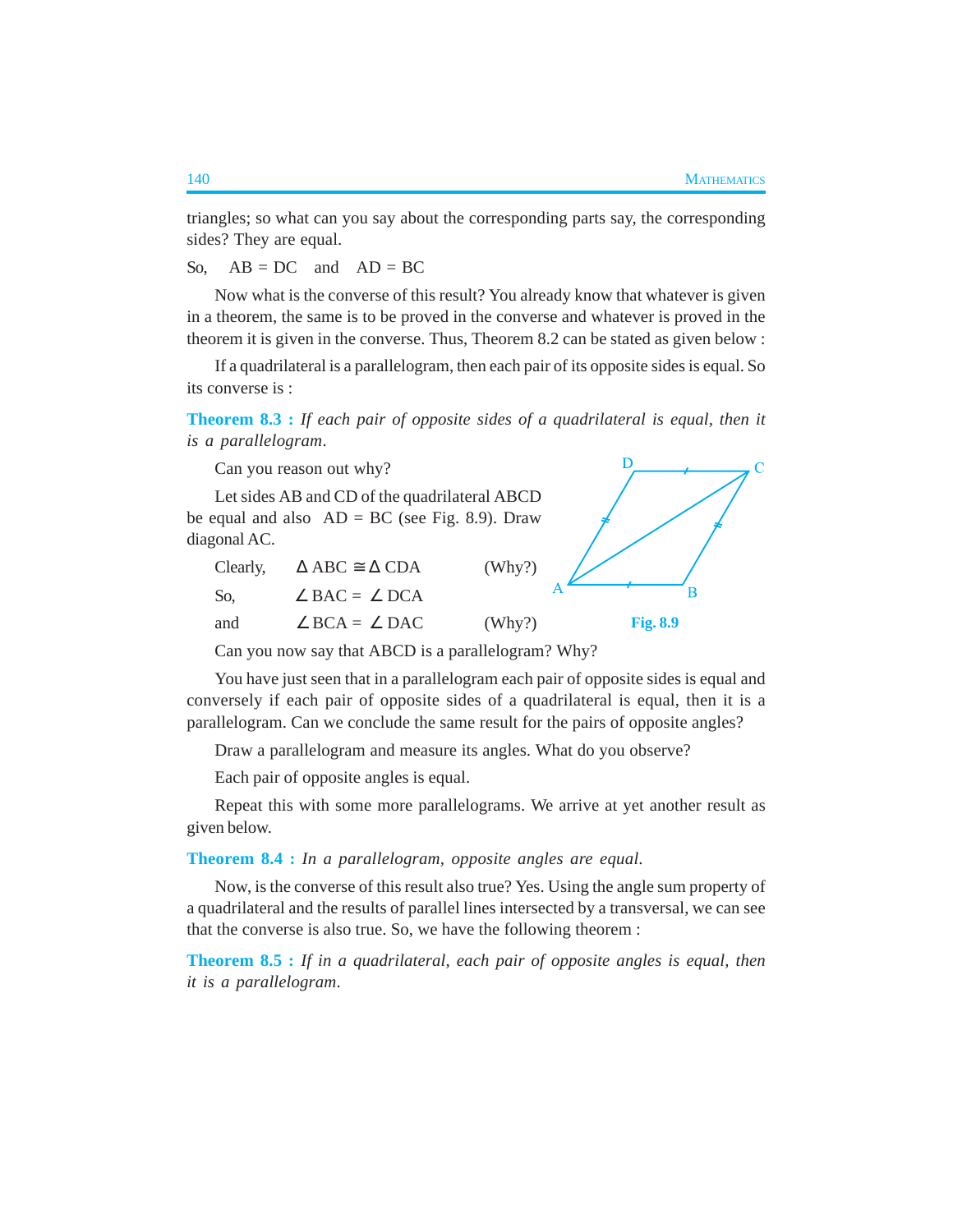There is yet another property of a parallelogram. Let us study the same. Draw a parallelogram ABCD and draw both its diagonals intersecting at the point O (see Fig. 8.10).

Measure the lengths of OA, OB, OC and OD.

What do you observe? You will observe that

 $OA = OC$  and  $OB = OD$ .

or, O is the mid-point of both the diagonals.

Repeat this activity with some more parallelograms.

Each time you will find that O is the mid-point of both the diagonals.

So, we have the following theorem :

**Theorem 8.6 :** *The diagonals of a parallelogram bisect each other*.

Now, what would happen, if in a quadrilateral the diagonals bisect each other? Will it be a parallelogram? Indeed this is true.

This result is the converse of the result of  $\overline{A}$ Theorem 8.6. It is given below:



You can reason out this result as follows:

Note that in Fig. 8.11, it is given that  $OA = OC$ and  $OB = OD$ .

So,  $\triangle AOB \cong \triangle COD$  (Why?) Therefore,  $\angle$  ABO =  $\angle$  CDO (Why?)

From this, we get AB || CD

Similarly, BC || AD

Therefore ABCD is a parallelogram.

Let us now take some examples.

**Example 1 :** Show that each angle of a rectangle is a right angle.

**Solution :** Let us recall what a rectangle is.

A rectangle is a parallelogram in which one angle is a right angle.



**Fig. 8.10**



**Fig. 8.11**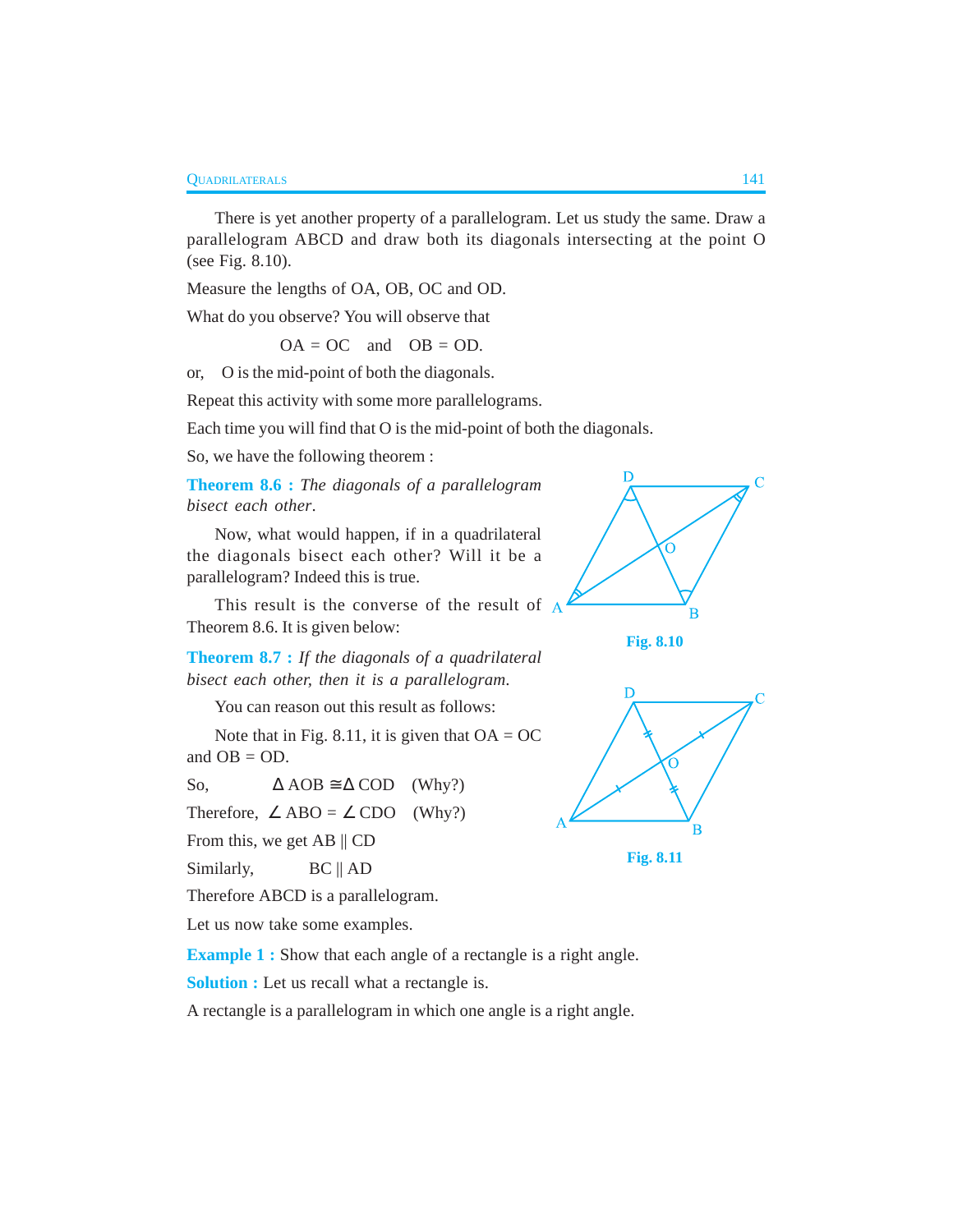

Therefore, each of the angles of a rectangle is a right angle.

**Example 2 :** Show that the diagonals of a rhombus are perpendicular to each other.

**Solution :** Consider the rhombus ABCD (see Fig. 8.13).

You know that  $AB = BC = CD = DA$  (Why?)

Now, in ∆ AOD and ∆ COD,

 $OA = OC$  (Diagonals of a parallelogram bisect each other)  $OD = OD$  (Common)

$$
AD = CD
$$

Therefore,  $\Delta$  AOD  $\cong \Delta$  COD

(SSS congruence rule)

This gives,  $\angle AOD = \angle COD$  (CPCT) But,  $\angle AOD + \angle COD = 180^\circ$  (Linear pair)

So,  $2\angle AOD = 180^\circ$ 

or,  $\angle AOD = 90^\circ$ 





So, the diagonals of a rhombus are perpendicular to each other.

**Example 3 :** ABC is an isosceles triangle in which AB = AC. AD bisects exterior angle PAC and CD  $\parallel$  AB (see Fig. 8.14). Show that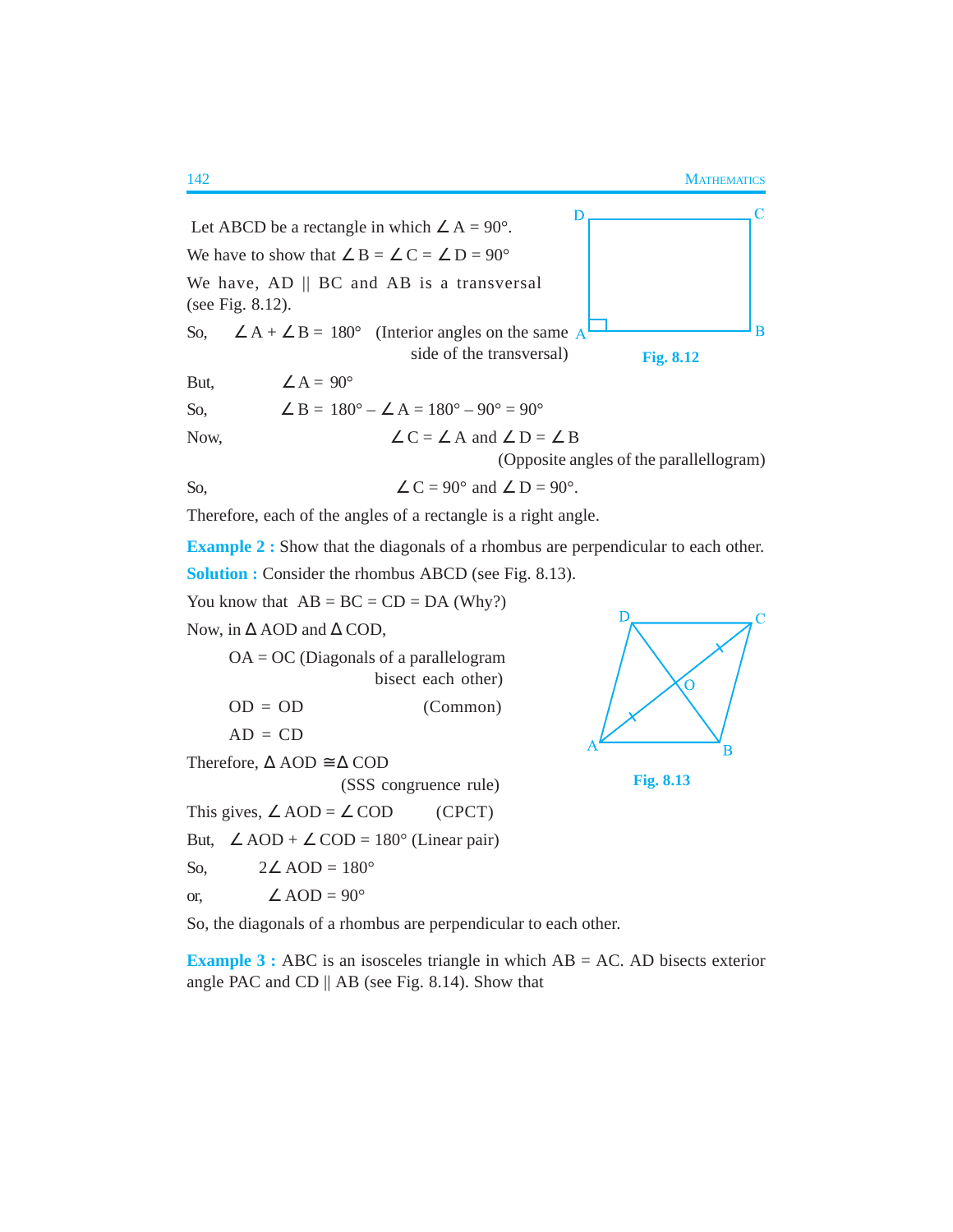(i) ∠ DAC = ∠ BCA and (ii) ABCD is a parallelogram. **Solution :** (i)  $\triangle$  ABC is isosceles in which AB = AC (Given) So,  $\angle$  ABC =  $\angle$  ACB (Angles opposite to equal sides) Also,  $\angle$  PAC =  $\angle$  ABC +  $\angle$  ACB (Exterior angle of a triangle) or,  $\angle$  PAC = 2 $\angle$  ACB (1) D Now, AD bisects ∠ PAC. So,  $\angle$  PAC = 2 $\angle$  DAC (2) Therefore,  $2\angle$  DAC = 2 $\angle$  ACB [From (1) and (2)] B or,  $∠$  DAC =  $∠$  ACB **Fig. 8.14**

(ii) Now, these equal angles form a pair of alternate angles when line segments BC and AD are intersected by a transversal AC.

So, BC || AD

Also, BA || CD (Given)

Now, both pairs of opposite sides of quadrilateral ABCD are parallel.

So, ABCD is a parallelogram.

**Example 4 :** Two parallel lines *l* and *m* are intersected by a transversal *p* (see Fig. 8.15). Show that the quadrilateral formed by the bisectors of interior angles is a rectangle.

**Solution :** It is given that PS || QR and transversal *p* intersects them at points A and C respectively.

The bisectors of ∠ PAC and ∠ ACQ intersect at B and bisectors of ∠ ACR and ∠ SAC intersect at D.

We are to show that quadrilateral ABCD is a rectangle.

Now,  $\angle$  PAC =  $\angle$  ACR

(Alternate angles as  $l \parallel m$  and  $p$  is a transversal)

So, 
$$
\frac{1}{2} \angle
$$
PAC =  $\frac{1}{2} \angle$ ACR  
i.e.,  $\angle$  BAC =  $\angle$ ACD

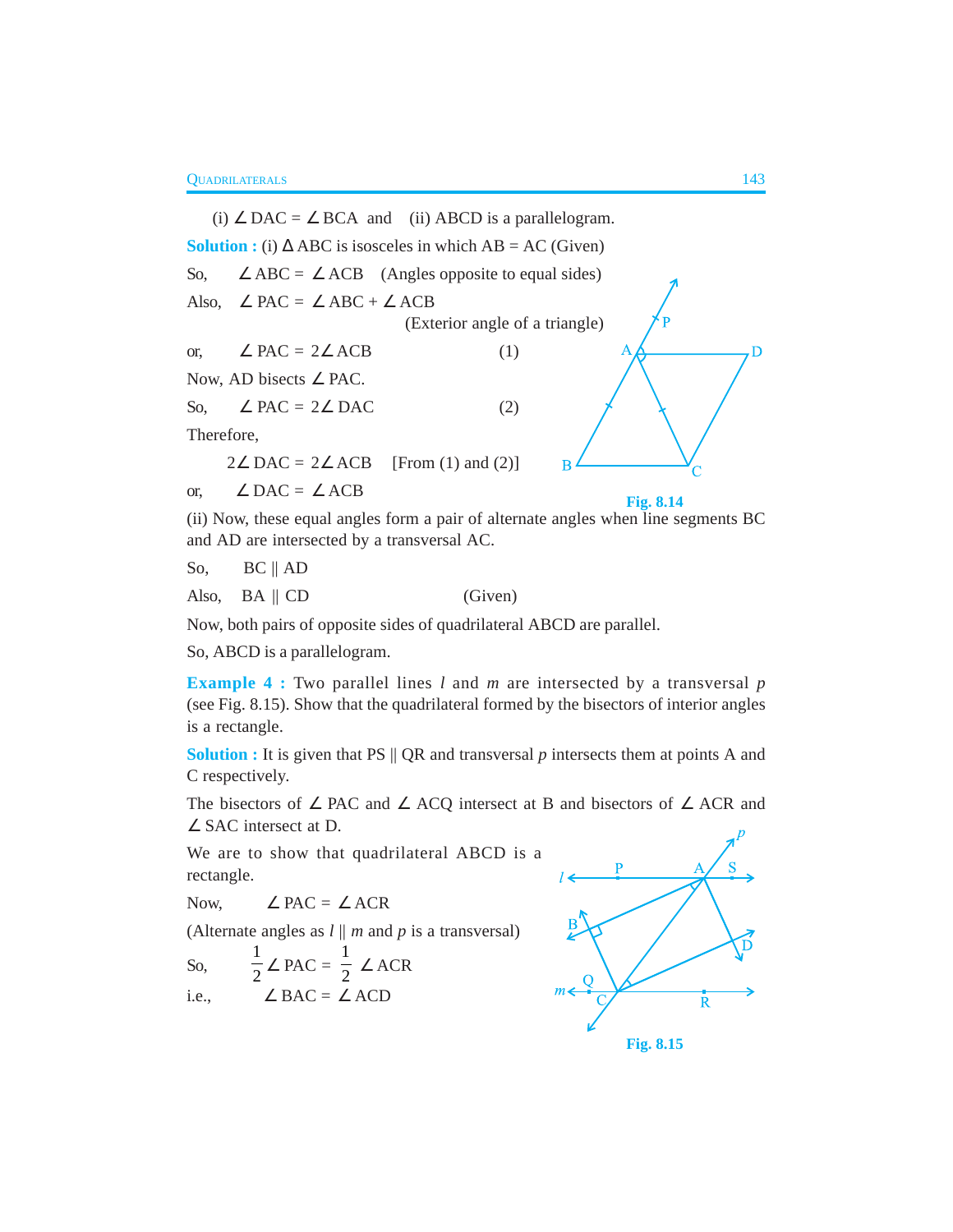These form a pair of alternate angles for lines AB and DC with AC as transversal and they are equal also.

So, AB || DC Similarly, BC || AD (Considering ∠ ACB and ∠ CAD)

Therefore, quadrilateral ABCD is a parallelogram.

Also,  $\angle$  PAC +  $\angle$  CAS = 180° (Linear pair)

So, 
$$
\frac{1}{2} \angle PAC + \frac{1}{2} \angle CAS = \frac{1}{2} \times 180^\circ = 90^\circ
$$

or, 
$$
\angle BAC + \angle CAD = 90^{\circ}
$$

or, 
$$
\angle BAD = 90^\circ
$$

So, ABCD is a parallelogram in which one angle is 90°.

Therefore, ABCD is a rectangle.

**Example 5 :** Show that the bisectors of angles of a parallelogram form a rectangle.

**Solution :** Let P, Q, R and S be the points of intersection of the bisectors of  $\angle A$  and  $\angle B$ ,  $\angle B$ and  $\angle$  C,  $\angle$  C and  $\angle$  D, and  $\angle$  D and  $\angle$  A respectively of parallelogram ABCD (see Fig. 8.16).

In ∆ ASD, what do you observe?

Since DS bisects  $∠$  D and AS bisects  $∠$  A, therefore,

**Fig. 8.16**

 $\overline{B}$ 

R

D

same side of the transversal)

$$
\angle DAS + \angle ADS = \frac{1}{2} \angle A + \frac{1}{2} \angle D
$$
  
=  $\frac{1}{2} (\angle A + \angle D)$   
=  $\frac{1}{2} \times 180^\circ$  ( $\angle A$  and  $\angle D$  are interior angles  
on the same side of the transversal)  
= 90°  
Also,  $\angle DAS + \angle ADS + \angle DSA = 180^\circ$  (Angle sum property of a triangle)

or, 
$$
90^{\circ} + \angle DSA = 180^{\circ}
$$

or, 
$$
\angle
$$
 DSA = 90<sup>°</sup>

So,  $\angle$  PSR = 90° (Being vertically opposite to  $\angle$  DSA)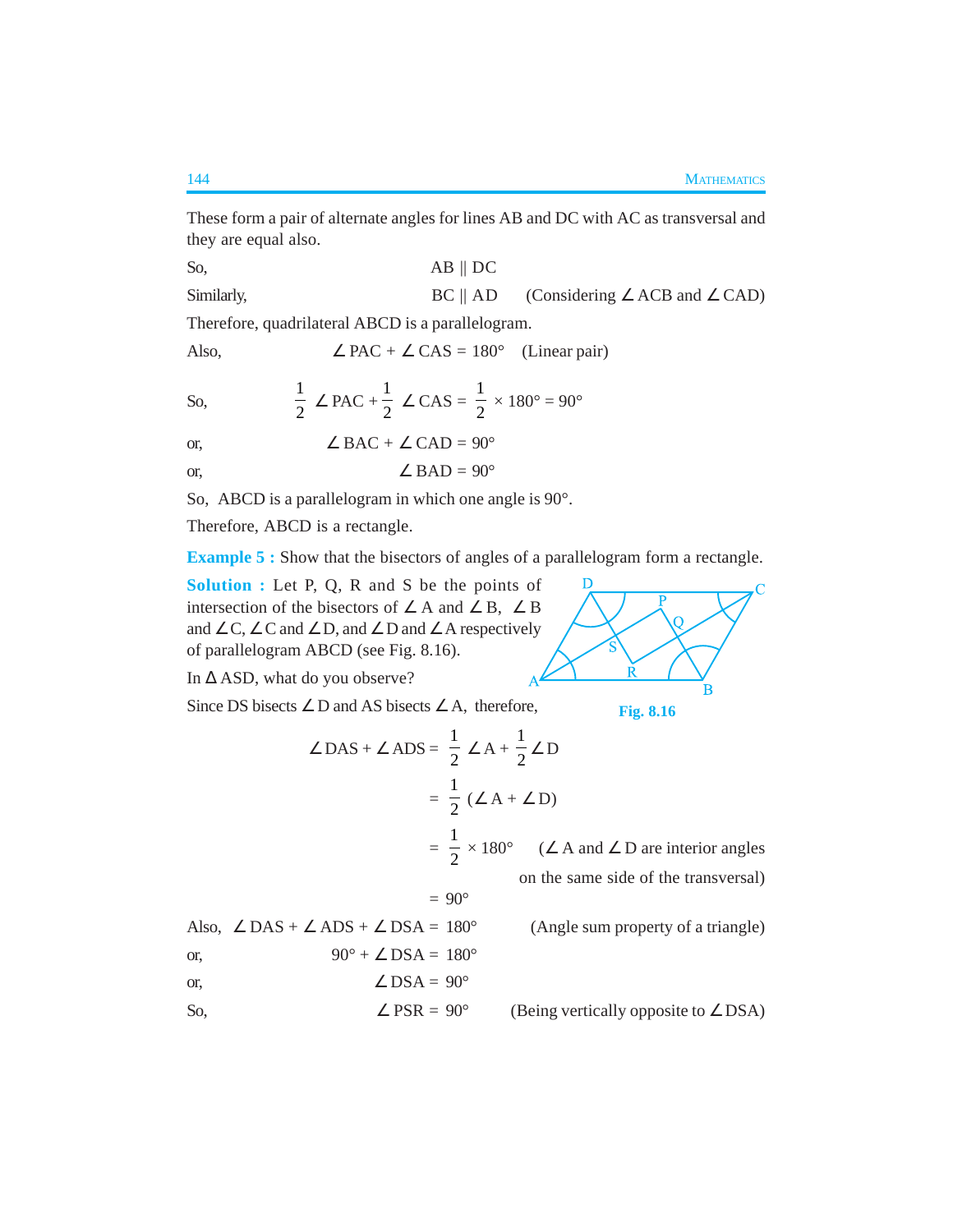Similarly, it can be shown that  $\angle$  APB = 90° or  $\angle$  SPQ = 90° (as it was shown for  $\angle$  DSA). Similarly,  $\angle$  PQR = 90° and  $\angle$  SRQ = 90°.

So, PQRS is a quadrilateral in which all angles are right angles.

Can we conclude that it is a rectangle? Let us examine. We have shown that  $\angle$  PSR =  $\angle$  PQR = 90° and  $\angle$  SPQ =  $\angle$  SRQ = 90°. So both pairs of opposite angles are equal.

Therefore, PQRS is a parallelogram in which one angle (in fact all angles) is 90° and so, PQRS is a rectangle.

### **8.5 Another Condition for a Quadrilateral to be a Parallelogram**

You have studied many properties of a parallelogram in this chapter and you have also verified that if in a quadrilateral any one of those properties is satisfied, then it becomes a parallelogram.

We now study yet another condition which is the least required condition for a quadrilateral to be a parallelogram.

It is stated in the form of a theorem as given below:

**Theorem 8.8 :** *A quadrilateral is a parallelogram if a pair of opposite sides is equal and parallel*.

Look at Fig  $8.17$  in which  $AB = CD$  and AB || CD. Let us draw a diagonal AC. You can show that  $\triangle$  ABC  $\cong$   $\triangle$  CDA by SAS congruence rule.

So,  $BC \parallel AD$  (Why?)

Let us now take an example to apply this property of a parallelogram.

**Example 6 :** ABCD is a parallelogram in which P and Q are mid-points of opposite sides AB and CD (see Fig. 8.18). If AQ intersects DP at S and BQ intersects CP at R, show that:

- (i) APCQ is a parallelogram.
- (ii) DPBQ is a parallelogram.
- (iii) PSQR is a parallelogram.







**Fig. 8.18**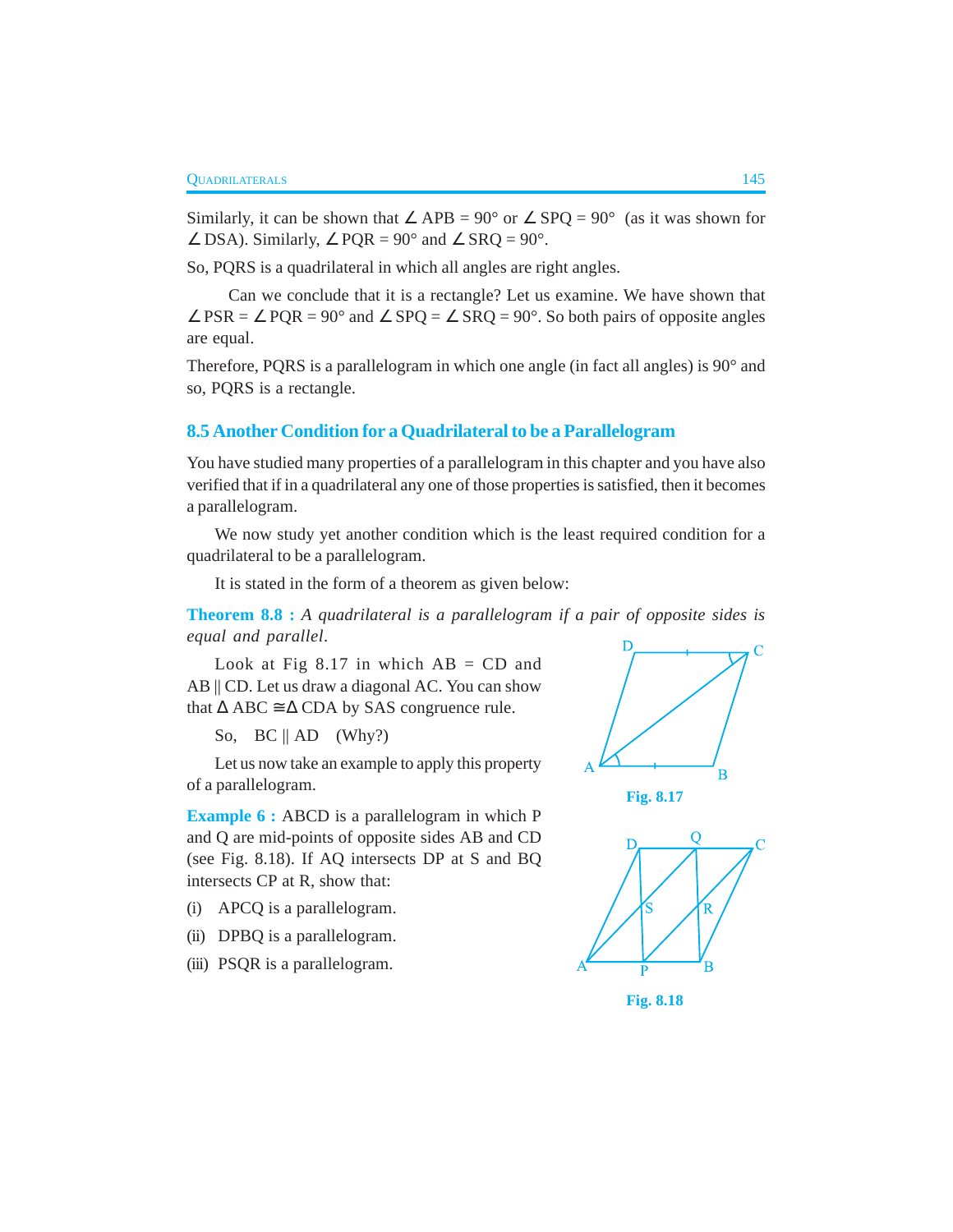**Solution :** (i) In quadrilateral APCQ,

|                                                                              | $AP \parallel QC$                                         | (Since AB $\parallel$ CD) (1) |
|------------------------------------------------------------------------------|-----------------------------------------------------------|-------------------------------|
|                                                                              | $AP = \frac{1}{2} AB$ , $CQ = \frac{1}{2} CD$             | (Given)                       |
| Also,                                                                        | $AB = CD$                                                 | (Why?)                        |
| So,                                                                          | $AP = OC$                                                 | (2)                           |
| Therefore, APCQ is a parallelogram<br>[From $(1)$ and $(2)$ and Theorem 8.8] |                                                           |                               |
| (ii)                                                                         | Similarly, quadrilateral DPBQ is a parallelogram, because |                               |
|                                                                              | $DQ \parallel PB$ and $DQ = PB$                           |                               |
| (iii)                                                                        | In quadrilateral PSQR,                                    |                               |

 $SP \parallel QR$  (SP is a part of DP and QR is a part of QB) Similarly, SQ || PR

So, PSQR is a parallelogram.

### **EXERCISE 8.1**

- **1.** The angles of quadrilateral are in the ratio 3 : 5 : 9 : 13. Find all the angles of the quadrilateral.
- **2.** If the diagonals of a parallelogram are equal, then show that it is a rectangle.
- **3.** Show that if the diagonals of a quadrilateral bisect each other at right angles, then it is a rhombus.
- **4.** Show that the diagonals of a square are equal and bisect each other at right angles.
- **5.** Show that if the diagonals of a quadrilateral are equal and bisect each other at right angles, then it is a square.
- **6.** Diagonal AC of a parallelogram ABCD bisects  $\angle A$  (see Fig. 8.19). Show that
	- (i) it bisects  $\angle C$  also,
	- (ii) ABCD is a rhombus.
- **7.** ABCD is a rhombus. Show that diagonal AC bisects  $\angle$  A as well as  $\angle$  C and diagonal BD bisects  $\angle B$  as well as  $\angle D$ .



**Fig. 8.19**

**8.** ABCD is a rectangle in which diagonal AC bisects  $\angle A$  as well as  $\angle C$ . Show that: (i) ABCD is a square (ii) diagonal BD bisects  $\angle$  B as well as  $\angle$  D.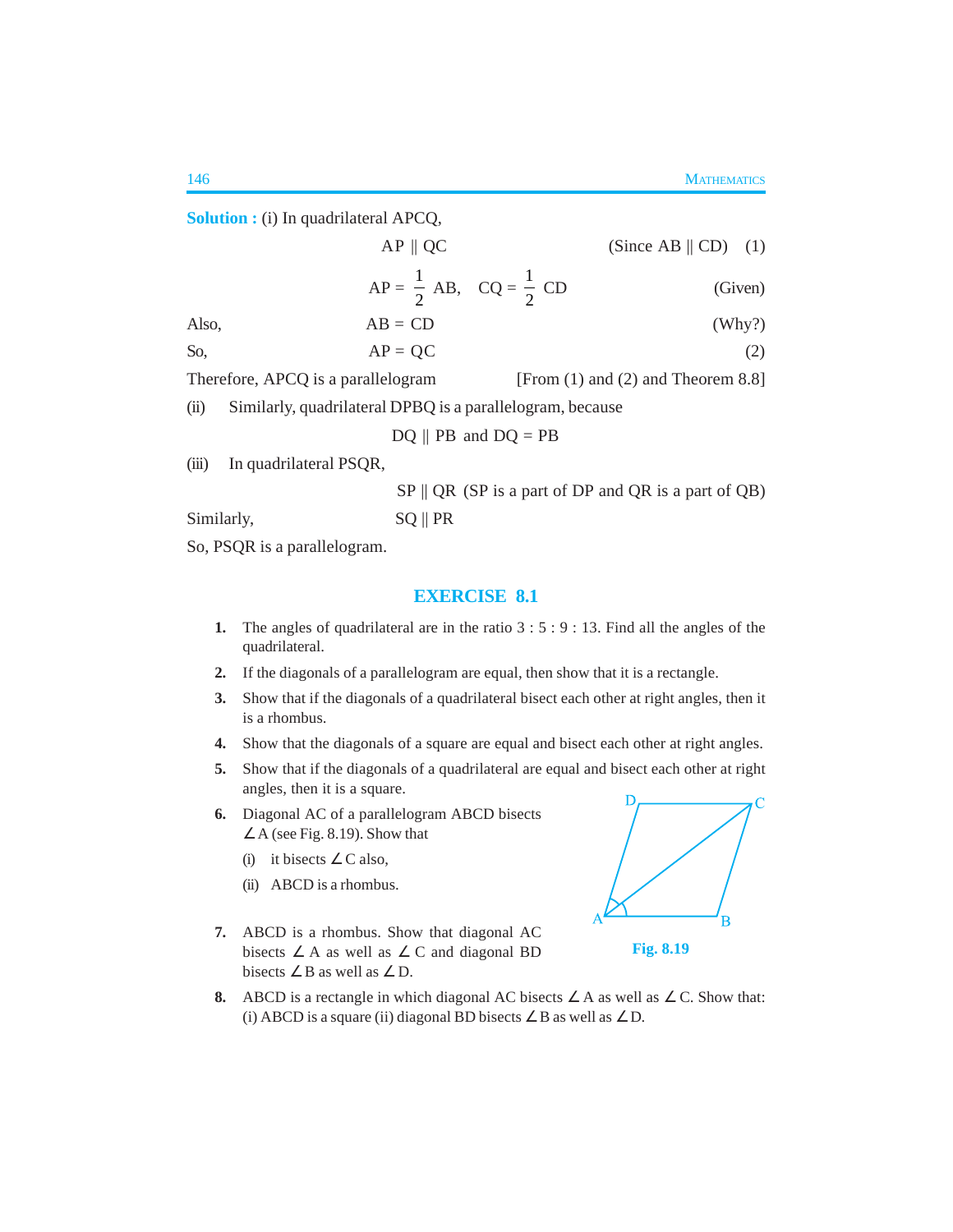- **9.** In parallelogram ABCD, two points P and Q are taken on diagonal BD such that  $DP = BQ$ (see Fig. 8.20). Show that:
	- (i) ∆ APD ≅ ∆ CQB
	- (ii)  $AP = CQ$
	- (iii) ∆ AQB ≅∆ CPD
	- $(iv)$  AQ = CP
	- (v) APCQ is a parallelogram
- **10.** ABCD is a parallelogram and AP and CQ are perpendiculars from vertices A and C on diagonal BD (see Fig. 8.21). Show that
	- (i) ∆ APB ≅ ∆ CQD
	- (ii)  $AP = CQ$



- (i) quadrilateral ABED is a parallelogram
- (ii) quadrilateral BEFC is a parallelogram
- (iii) AD  $||$  CF and AD = CF
- (iv) quadrilateral ACFD is a parallelogram
- $(v)$  AC = DF
- (vi)  $\triangle$  ABC  $\cong \triangle$  DEF.
- **12.** ABCD is a trapezium in which AB || CD and  $AD = BC$  (see Fig. 8.23). Show that
	- (i) ∠ A = ∠ B
	- (ii)  $\angle C = \angle D$
	- (iii)  $\triangle$  ABC  $\cong$   $\triangle$  BAD
	- $(iv)$  diagonal AC = diagonal BD
	- [*Hint*: Extend AB and draw a line through C parallel to DA intersecting AB produced at E.]











**Fig. 8.22**

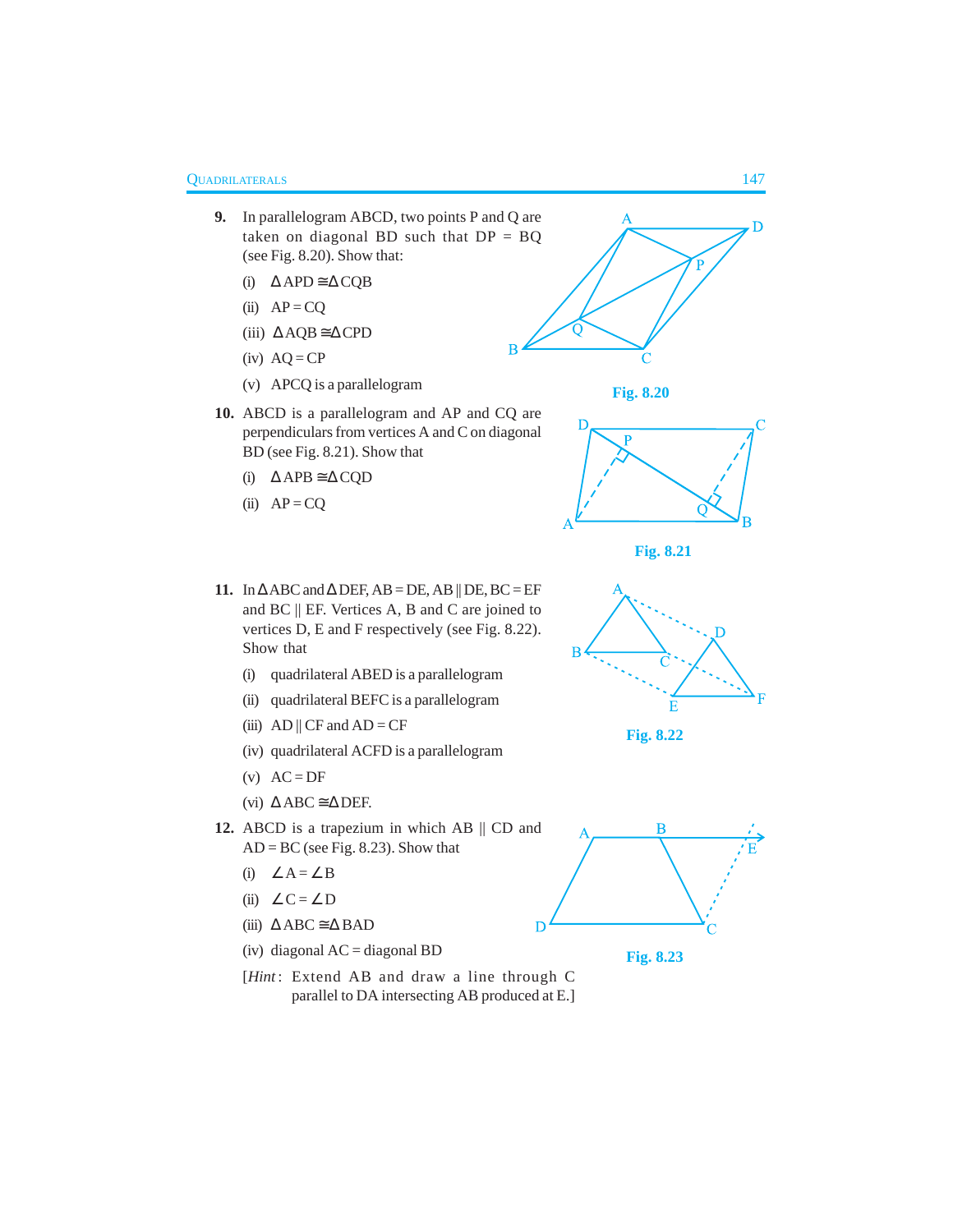#### **8.6The Mid-point Theorem**

You have studied many properties of a triangle as well as a quadrilateral. Now let us study yet another result which is related to the mid-point of sides of a triangle. Perform the following activity.

Draw a triangle and mark the mid-points E and F of two sides of the triangle. Join the points E and F (see Fig. 8.24).

Measure EF and BC. Measure ∠ AEF and ∠ ABC.

What do you observe? You will find that :

$$
EF = \frac{1}{2} \text{ BC and } \angle \text{ AEF} = \angle \text{ ABC}
$$

so,  $EF \parallel BC$ 

Repeat this activity with some more triangles.

So, you arrive at the following theorem:





**Theorem 8.9 :** *The line segment joining the mid-points of two sides of a triangle is parallel to the third side*.

You can prove this theorem using the following clue:

Observe Fig 8.25 in which E and F are mid-points of AB and AC respectively and CD || BA.

 $\triangle$  AEF  $\cong$   $\triangle$  CDF (ASA Rule) So,  $EF = DF$  and  $BE = AE = DC$  (Why?) Therefore, BCDE is a parallelogram. (Why?) This gives EF || BC.

In this case, also note that  $EF =$ 1  $\frac{1}{2}$  ED = 1  $\frac{1}{2}$ BC.

Can you state the converse of Theorem 8.9? Is the converse true?

You will see that converse of the above theorem is also true which is stated as below:

**Theorem 8.10 :** *The line drawn through the mid-point of one side of a triangle, parallel to another side bisects the third side*.



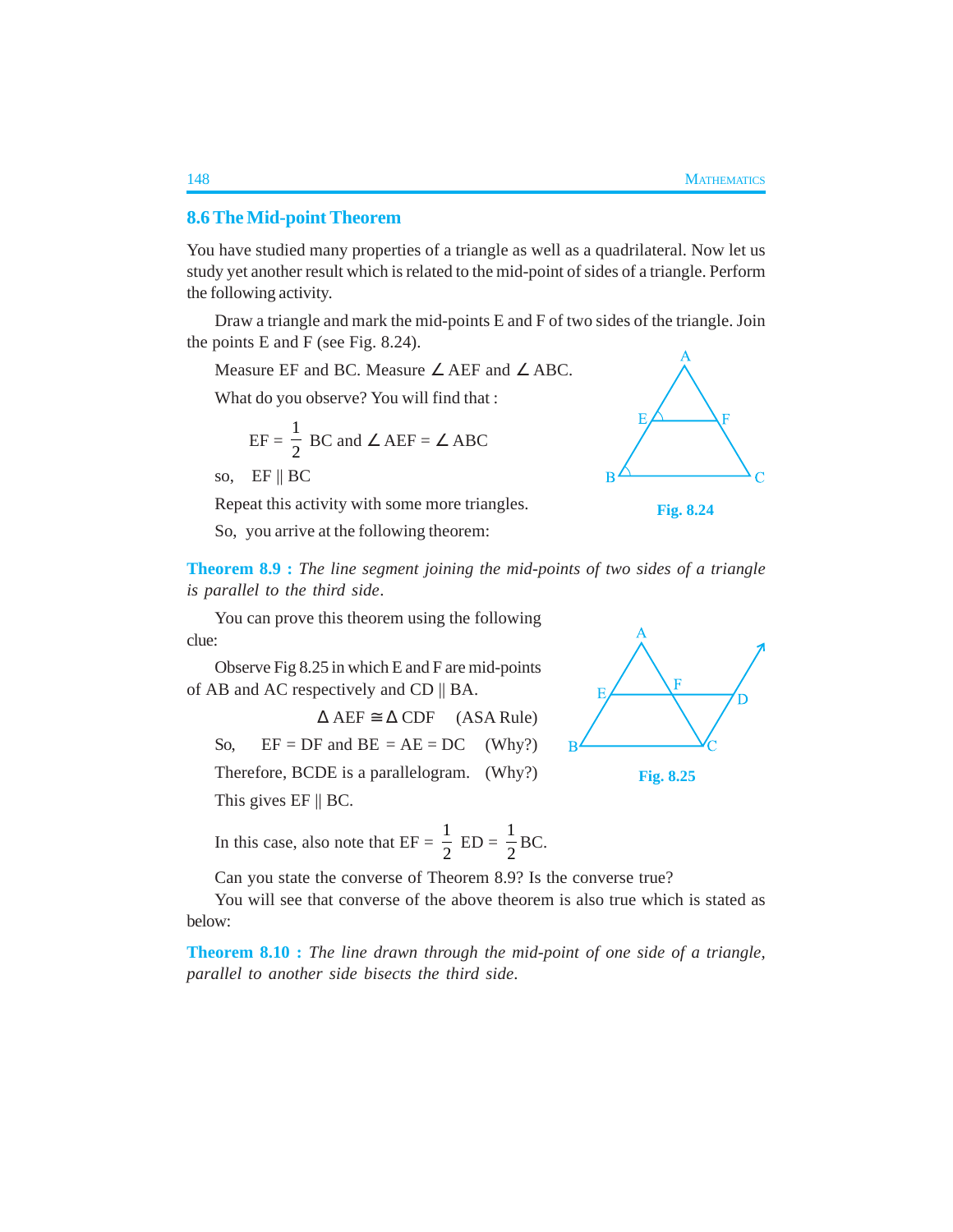In Fig 8.26, observe that E is the mid-point of AB, line *l* is passsing through E and is parallel to BC and CM || BA.

Prove that  $AF = CF$  by using the congruence of ∆ AEF and ∆ CDF.



**Fig. 8.26**

**Example 7 :** In ∆ ABC, D, E and F are respectively the mid-points of sides AB, BC and CA (see Fig. 8.27). Show that ∆ ABC is divided into four congruent triangles by joining D, E and F.

**Solution :** As D and E are mid-points of sides AB and BC of the triangle ABC, by Theorem 8.9,

DE || AC



**Fig. 8.27**

Similarly, DF || BC and EF || AB

Therefore ADEF, BDFE and DFCE are all parallelograms.

Now DE is a diagonal of the parallelogram BDFE,

| therefore, | $\triangle$ BDE $\cong$ $\triangle$ FED |
|------------|-----------------------------------------|
| Similarly  | $\triangle$ DAF $\cong$ $\triangle$ FED |
| and        | $\triangle$ EFC $\cong$ $\triangle$ FED |

So, all the four triangles are congruent.

**Example 8 :** *l*, *m* and *n* are three parallel lines intersected by transversals *p* and *q* such that *l*, *m* and *n* cut off equal intercepts AB and BC on *p* (see Fig. 8.28). Show that *l*, *m* and *n* cut off equal intercepts DE and EF on *q* also.

**Solution :** We are given that AB = BC and have to prove that  $DE = EF$ .

Let us join A to F intersecting *m* at G..

The trapezium ACFD is divided into two triangles;



**Fig. 8.28**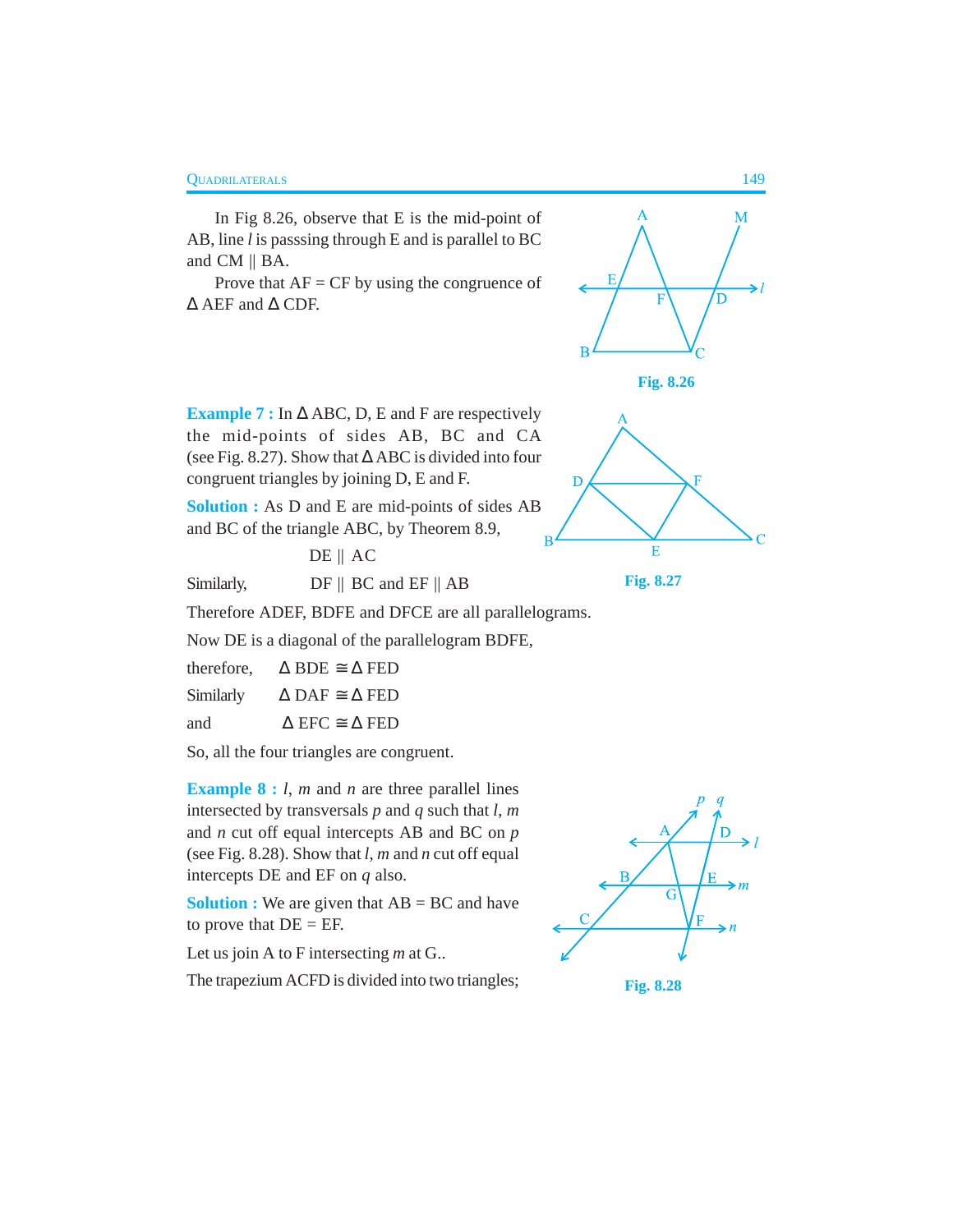namely  $\Delta$  ACF and  $\Delta$  AFD.

In  $\triangle$  ACF, it is given that B is the mid-point of AC (AB = BC)

and BG  $\parallel$  CF (since  $m \parallel n$ ).

So, G is the mid-point of AF (by using Theorem 8.10)

Now, in ∆ AFD, we can apply the same argument as G is the mid-point of AF, GE || AD and so by Theorem 8.10, E is the mid-point of DF,

 $i.e., \qquad DE = EF.$ 

In other words, *l*, *m* and *n* cut off equal intercepts on *q* also.

#### **EXERCISE 8.2**

- **1.** ABCD is a quadrilateral in which P, Q, R and S are mid-points of the sides AB, BC, CD and DA (see Fig 8.29). AC is a diagonal. Show that :
	- (i) SR || AC and SR =  $\frac{1}{2}$  $\frac{1}{2}$  AC
	- (ii)  $PQ = SR$
	- (iii) PQRS is a parallelogram.





- **2.** ABCD is a rhombus and P, Q, R and S are the mid-points of the sides AB, BC, CD and DA respectively. Show that the quadrilateral PQRS is a rectangle.
- **3.** ABCD is a rectangle and P, Q, R and S are mid-points of the sides AB, BC, CD and DA respectively. Show that the quadrilateral PQRS is a rhombus.
- **4.** ABCD is a trapezium in which AB || DC, BD is a diagonal and E is the mid-point of AD. A line is drawn through E parallel to AB intersecting BC at F (see Fig. 8.30). Show that F is the mid-point of BC.



**Fig. 8.30**